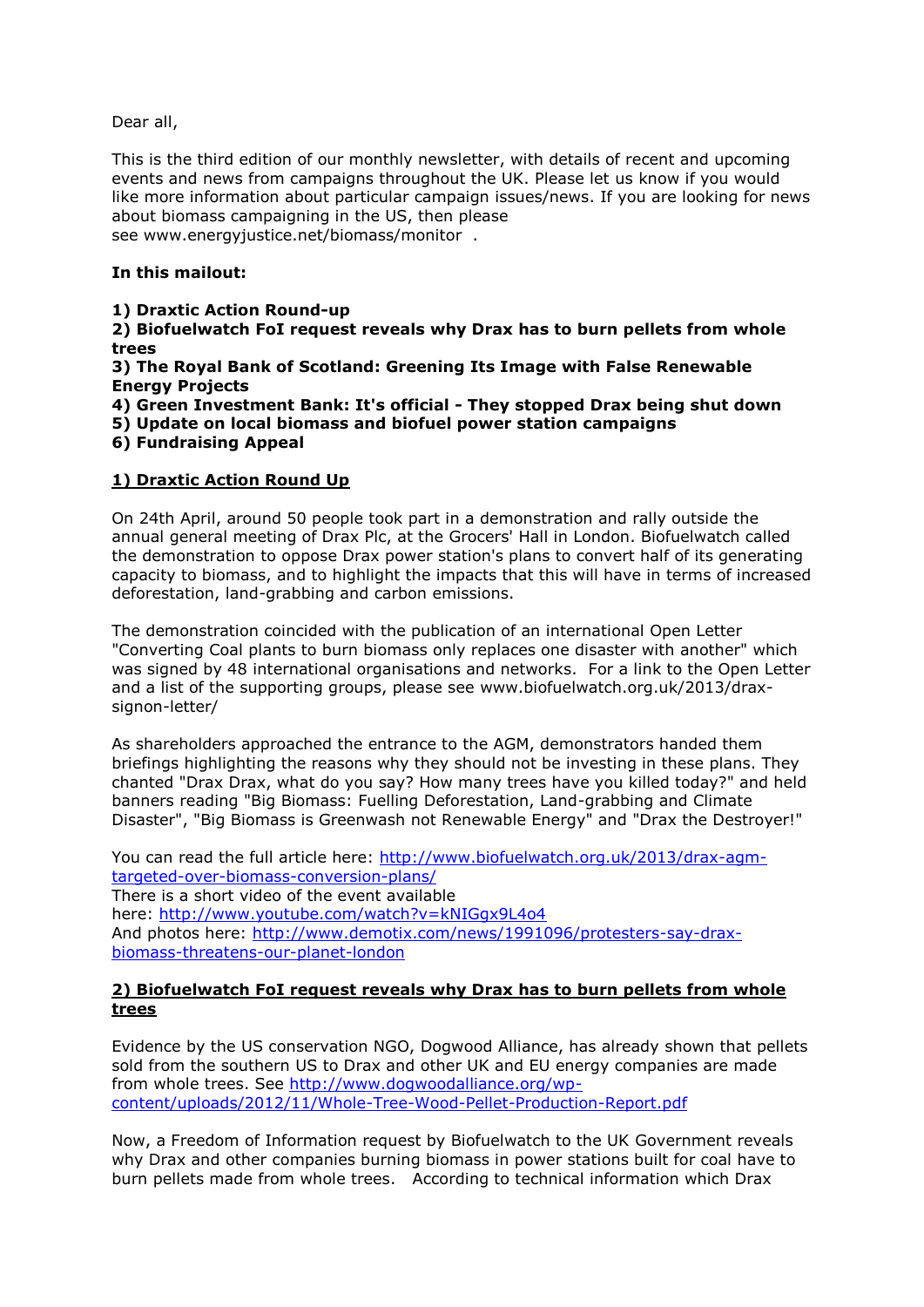shared with the Government in May 2012, the only type of biomass that can be burned in coal power station boilers (except in tiny quantities) is wood from slow-growing trees with little bark. Forget straw, miscanthus, poplar, waste wood and other things mentioned on Drax's website and in the media – burning any of those types of biomass corrodes the boilers. As does bark – which rules out most sawmill residues, too.

This means that the impact from the new demand by Drax, E.On, RWE and other big energy firms on North America's remaining biodiverse forests will be even worse than expected. But it does not mean that countries like South America and Africa will be safe from the UK's and EU's fast growing demand for wood. Dedicated biomass power stations can, and likely will, be burning wood from fast-growing trees, such as eucalyptus plantations in Brazil or timber plantations in West Africa. At Holyhead Port in Anglesey, plans for importing large quantities of woodchips and pellets from Ghana have just been announced.

The documents received through Freedom of Information further show how closely Drax and the Government have been colluding – see our press release here <http://www.biofuelwatch.org.uk/2013/drax-lobbying-pr/>

### **3) The Royal Bank of Scotland: Greening Its Image with False Renewable Energy Projects**

This month Biofuelwatch has been putting the spotlight on the Royal Bank of Scotland. In reaction to negative publicity and increasing public pressure, RBS has been making ever greater investments into so-called renewable energy projects in recent years in an attempt to green its image. However a considerable number of the investments that RBS classifies as renewable, are in fact extremely environmentally and socially damaging energy generation projects such as big biomass and biofuels.

This is why, on 14th of May Biofuelwatch participated in a media stunt organised by Friends of the Earth Scotland outside the RBS AGM at their headquarters in Edinburgh. We wanted to draw attention to the fact that RBS is using our money (since RBS is a taxpayer owned bank) to invest in false renewable solutions such as biomass and biofuels.

We will continue to put the pressure on the financiers of big biomass and biofuel projects, as these are the companies that make these otherwise untenable projects financially viable.

You can read the full article about RBS here: [http://www.biofuelwatch.org.uk/2013/the](http://www.biofuelwatch.org.uk/2013/the-royal-bank-of-scotland-greening-its-image-with-false-renewable-energy-projects/)[royal-bank-of-scotland-greening-its-image-with-false-renewable-energy-projects/](http://www.biofuelwatch.org.uk/2013/the-royal-bank-of-scotland-greening-its-image-with-false-renewable-energy-projects/)

#### **4) Green Investment Bank: It's official - They stopped Drax being shut down**

We are still running our Green Investment Bank (another big financier of biomass projects) alert, which you can participate in here: <http://www.biofuelwatch.org.uk/2013/green-bank-alert/>

And now it's official: In a comment published by the Financial Times on 9th May, Secretary of State Vince Cable praised the Green Investment Bank's loan for Drax and confirmed: "It would have closed down because it has to meet European rules on coal use and it wouldn't have been able to survive." So the Green Investment Bank's first big loan ever has allowed the UK's largest coal power station to keep burning coal, as well as imported wood pellets, for years or decades to come. There can be no better picture for what the UK's bioenergy strategy looks like than this, by the Association of British Ports. This is an artist's impression of the Immingham Port terminal that supplies Drax in future. The four silos will be used to store woodchips, while the large coal storage area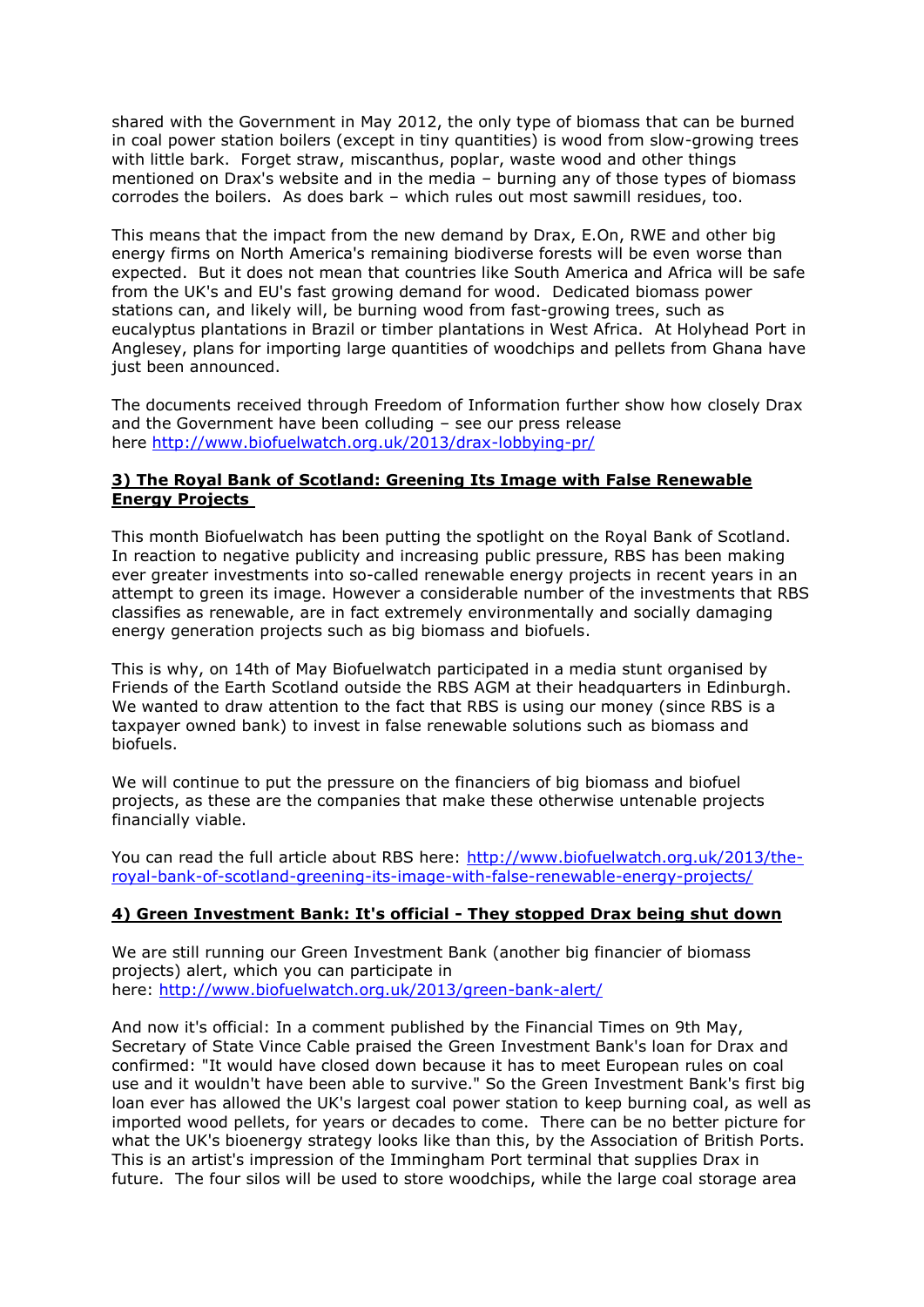#### remains:



## **5) Update on local biomass and biofuel power station campaigns**

There have been two very recent disturbing decisions approving a biofuel power station application in Shoreham-by-Sea and a biomass power station in Trafford.

In *Shoreham*, Adur District Council approved Edgeley Green Power's application for a 32 MW biofuel power station which we and other campaigners believe would (if built) likely burn palm oil. At least 560 people had objected to the application and hundreds more had signed petitions. The Planning Committee decided that concerns about the impacts of biofuels could be addressed by requiring the company to make sure they were inedible on arrival at the port. Shipping biofuels in dirty containers (something the company had said would be an option for them!) apparently addresses all concerns about deforestation, land-grabbing and hunger! Biofuelwatch and local campaigners from NO2 Shoreham Biofuels have deep concerns about the way the application was handled and the decision was made and are considering the next steps for that campaign. If you live in or near Shoreham or Brighton and would like to know more/get involved, please email us.

In *Trafford*, Secretary of State Eric Pickles has overruled a unanimous decision by the Council's Planning Committee to refuse Peel Energy's plans for a 20 MW biomass power station. Local residents and their Breathe Clean Air Group have been fighting against the proposal for three years and will continue to campaign against the plans[:http://www.breathecleanairgroup.co.uk/](http://www.breathecleanairgroup.co.uk/)

The decision raises serious concerns in relation to air quality. The site is one of the regions where, according to a recent Supreme Court judgment, the government is in breach of EU legislation because of dangerously and persistently high levels of nitrogen dioxide (NO2). NO2 is linked to respiratory and heart disease and premature death from both. The power station would further increase NO2 levels, as well as emitting many different toxic pollutants. A US expert who submitted evidence to a Public Inquiry into the proposal observed: "Of the many biomass facility proposals that I have reviewed, the Barton [Trafford' plant strikes me as one of the most dangerous I have seen in terms of potential impacts to human health and general lack of oversight and rigor in permitting." [http://www.pfpi.net/wp-content/uploads/2012/11/PFPI-comments-on-](http://www.breathecleanairgroup.co.uk/)[Barton-plant.pdf](http://www.breathecleanairgroup.co.uk/)